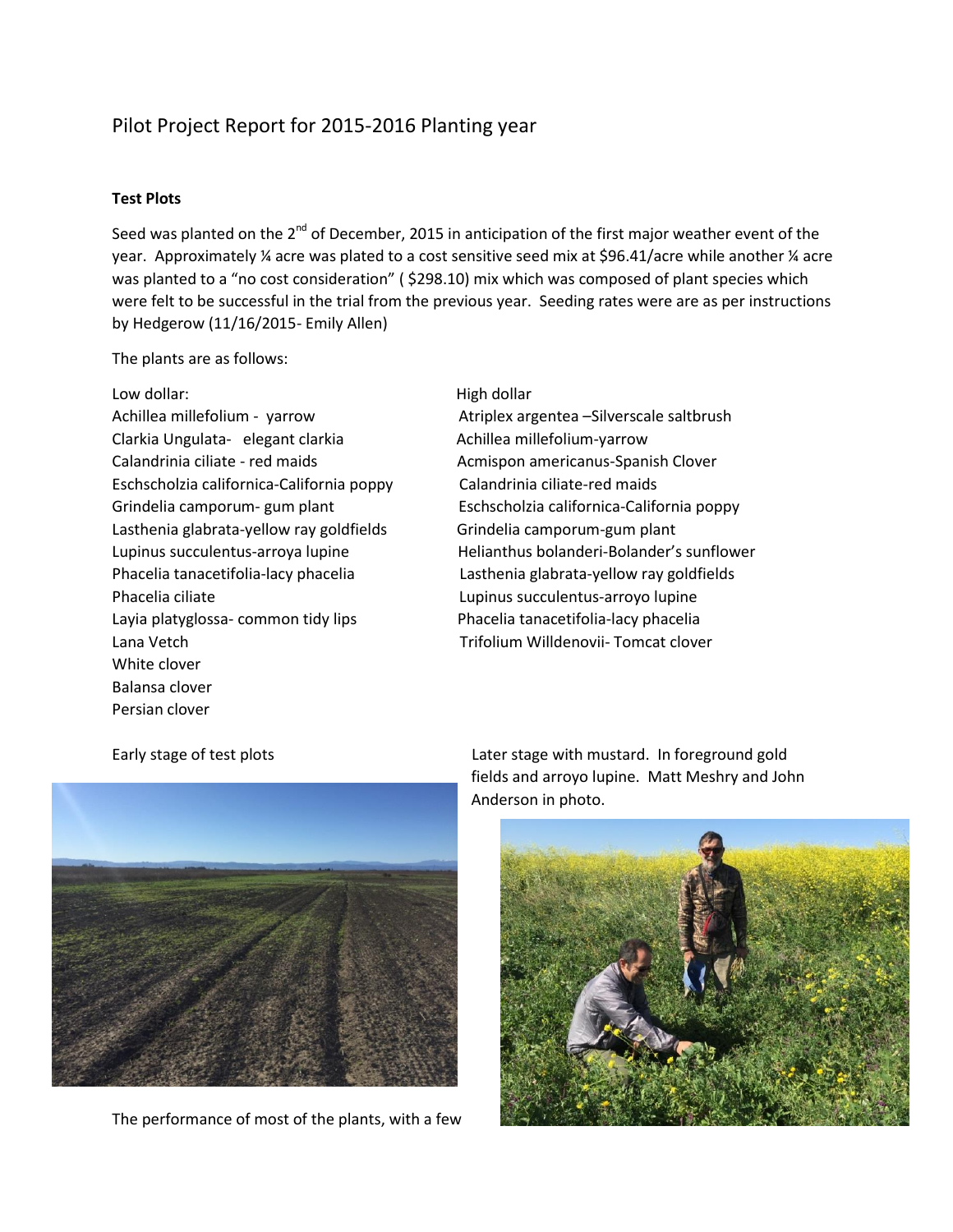exceptions, was poor. Several contributing factors appeared to cause the poor performance. The seed bed preparation caused two negative factors: first the growth of Mustard (Sinapis avensis) was unbelievable. The growth exceeded 8ft. The high rainfall and disturbed soil really seemed to favor the mustard crop. Early in the growing season the soil seemed to glaze over with the rainfall into an almost concrete-like surface. With the high clay content this appeared to make it difficult for many of the plant species to germinate. One plant species seed to make it through this challenge and thrive in some areas Arroyo lupine. Between the species planted this year and those persisting in the sites planted last year the following seemed to show promise:

Madia elegans-common madia Eschscholzia californica -California poppy Phacelia tanacetifolia-lacy phacelia Lupinus succulentus-Arroyo lupine Lasthenia glabrata-yellow ray goldfields Clarkia unguiculata-elegant clarkia

Last year's plot. Note the almost total lack of mustard. Seems as though in year one you are really going to battle mustard on disturbed soil. It is also of note that 2014-15 was an extremely dry spring whereas 20115-16 was wet.

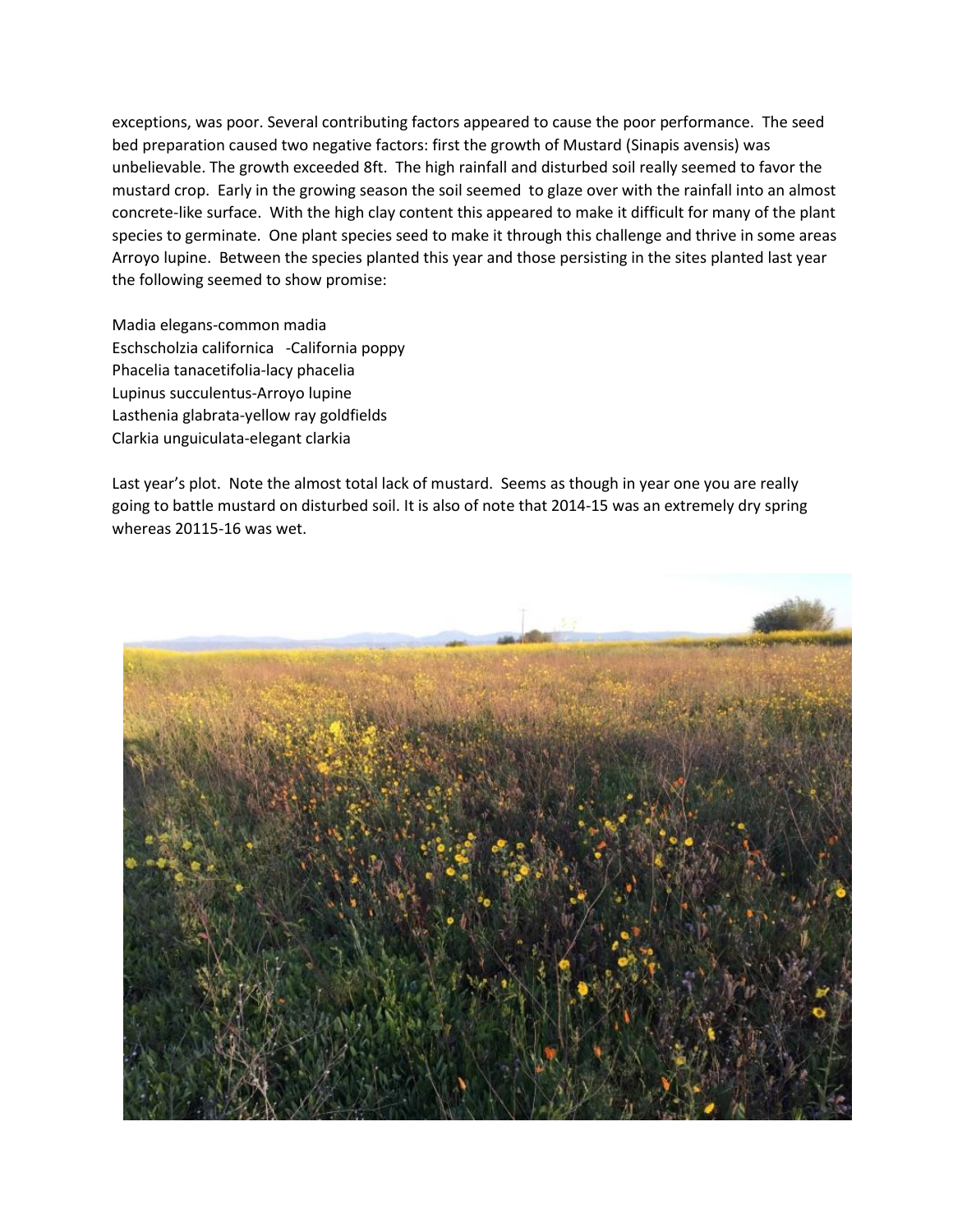One species that I think needs to be included, which did not do well in the trials is Helianthus bolanderi-Bolanders sunflower for both seed and structure. At the end of the growing season there isn't a whole lot of vertical structure left in the fields.

Lupine in test plot this year



### **Wildlife Use/ 2016**

| <b>Pheasants Crow Counts</b> |               | Station 1 | Station 2 |
|------------------------------|---------------|-----------|-----------|
| Wind 0 mph                   |               |           |           |
| 2015                         | Two minutes   | 4.33      | 6.3       |
|                              | Three minutes | 7         | q         |
| 2016                         | Two minutes   | 2         | 2.5       |
|                              | Three minutes | 3.5       | 3         |

# Brood counts

6/4- One hen with four young four weeks of age. This compares with one hen with two young the previous year. Anecdotally the Land owner counted 20 young birds two weeks later.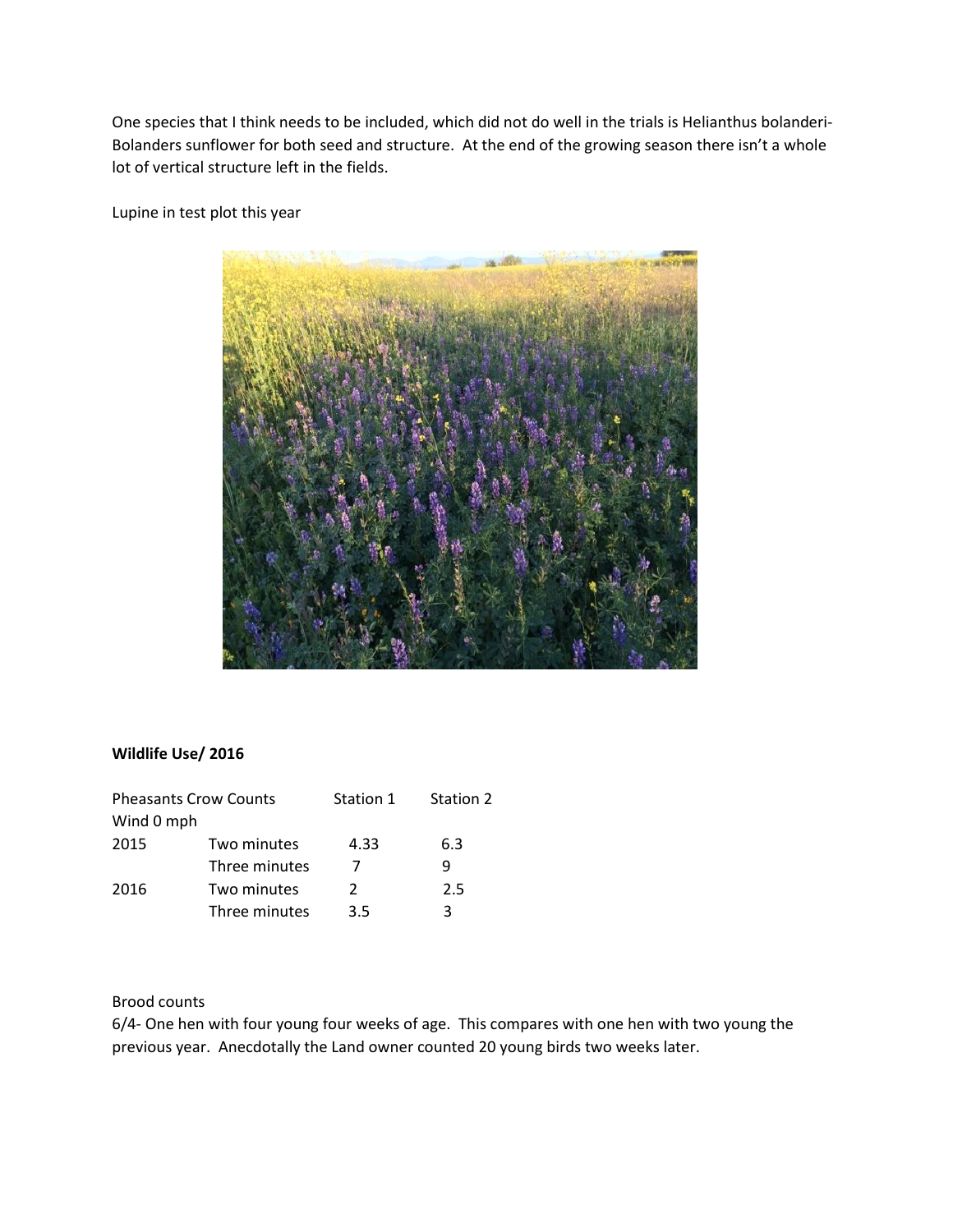|                        | 4/13 | 4/25 | 6/4            |
|------------------------|------|------|----------------|
| Doves                  | 2    |      | 3              |
| Red-winged black birds | 30   | 30   | 14             |
| Pheasants              | 2    |      | 1              |
| Mallards               | 2    | 2    | $\overline{2}$ |
| <b>Jack Rabbits</b>    | 1    |      | 4              |
| <b>Meadow larks</b>    | 2    |      |                |
| Norther Harrier        | 1    |      |                |

### **Field Trials**

On the same date (12/2/2015) two, two and a half acres strips were planted with a mixture of Triticale (Triticosecale), Bell Beans (Vica faba) and Purple Vetch (Vicia americiana). The seed were drilled into previously disked double wide strips. Seeding rates were 130 lbs., 10/lbs and 10lbs respectively per acre for the three selected plants.

Seed mix of Triticale, Bell Beans and Purple Vetch



Disked and drilled strips

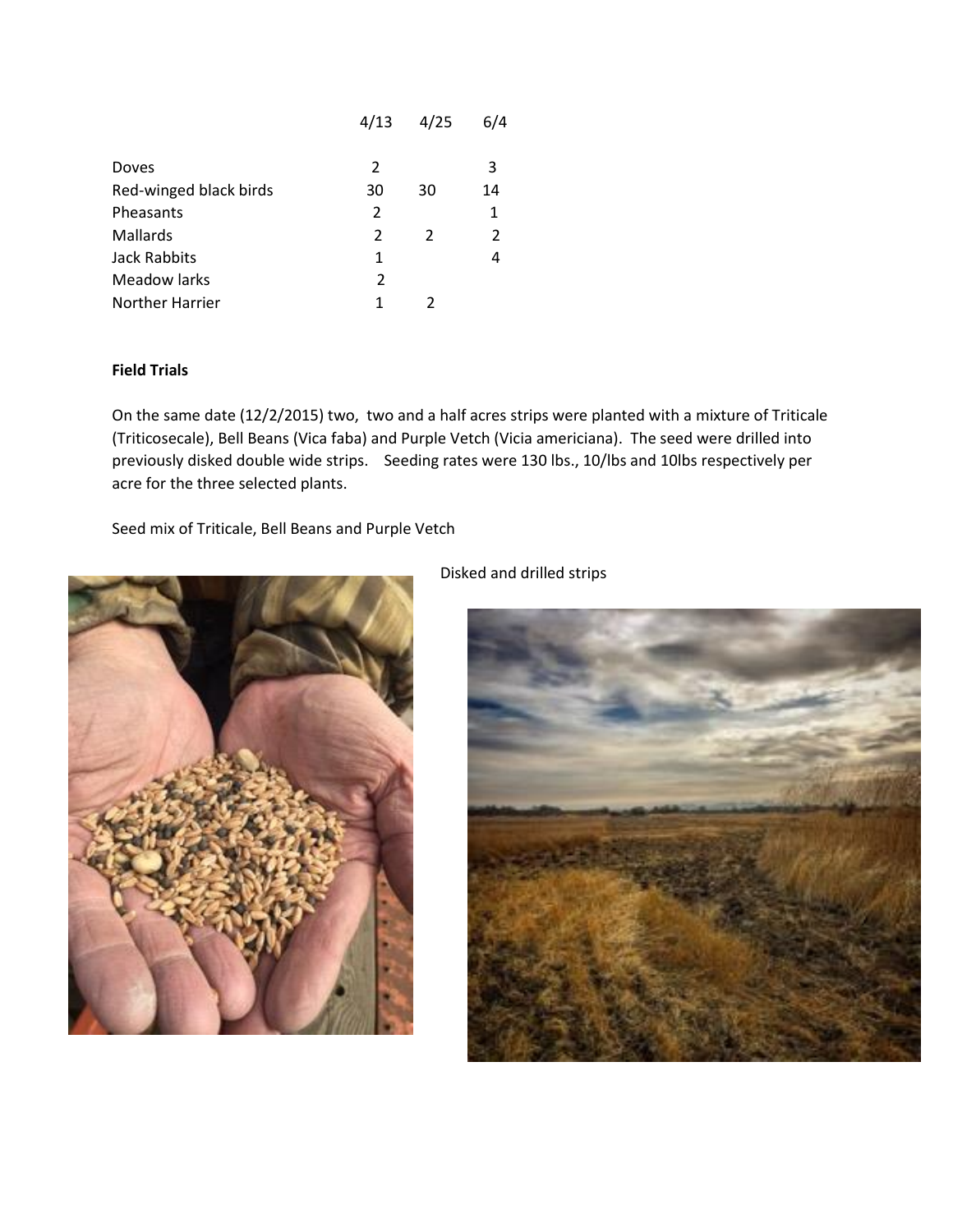The apparent suppression of Mustard was really unexpected but appeared to be quite effective with the triticale. In the end the Bell beans were almost non-existent while the vetch was widely in evidence. Vetch, while successful n propagation may be a bit of a problem for young birds to get through in that the vegetation creates a real tangle of structure.



Newly planted Strip



Mid-Season



Matures stand